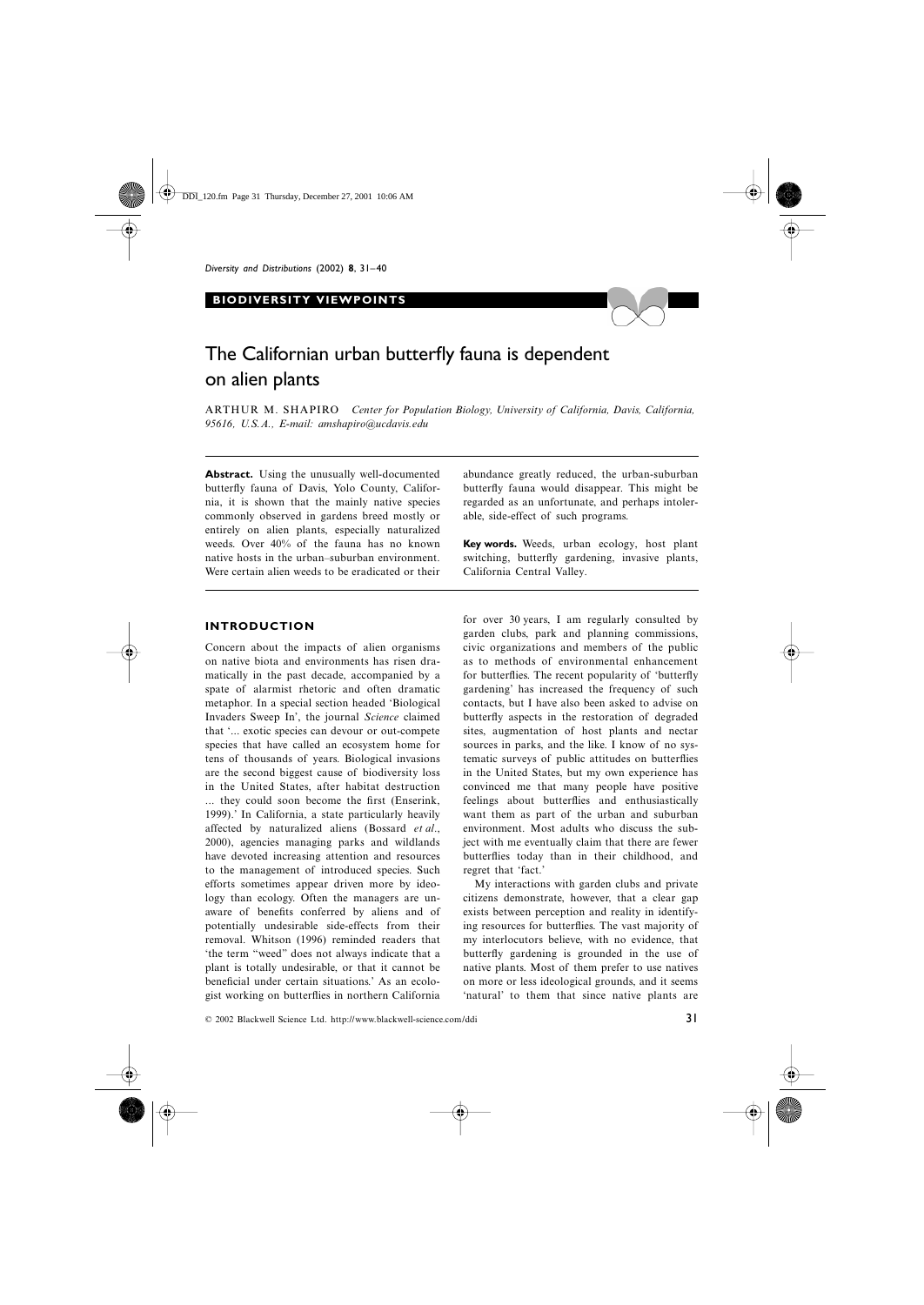ecologically 'good', they must be better than aliens as resources for butterflies. I have been disabusing them of this previously harmless conceit these many years. More recently, however, an actual threat to the well-being of urban and suburban butterfly faunas has emerged in the form of eradication or control programs directed against essential butterfly resources which happen to be naturalized aliens. I now find myself arguing before government agencies to take into account the value of such species as butterfly resources. Some managers react with disbelief to the claim that 'native' butterflies could depend on 'weeds.'

This paper documents the degree of dependence of one urban–suburban butterfly fauna on alien plants and attempts to define the extent to which the results can be generalized.

#### **THE FAUNA AND ITS SETTING**

Davis, Yolo County, California sits in the Sacramento Valley, the northern half of the California Great Central Valley. Except for man-made structures it is essentially flat, with an official elevation of 15.85 m a.s.l. The population as of March 2001 was 60 308 and the area, including the campus of the University of California, was approximately 6100 ha. The climate is Mediterranean, with cloudy, wet but mild winters (with frost, but rarely hard frosts), and sunny, dry and hot summers, somewhat tempered by intermittent shallow intrusions of marine air through the nearby Sacramento-San Joaquin Delta. Davis is surrounded by agricultural land, producing a mixture of row and tree crops. Between Davis and Sacramento is the Yolo Bypass, a managed floodplain farmed in summer and used to divert excessive flows from the Sacramento River to the Delta in wet years to prevent urban flooding. The city is a patchwork of neighbourhoods of mostly single-family homes developed at different times between the late 19th Century and the present, now ringed by large peripheral subdivisions built on former agricultural land. Older neighbourhoods have relatively small single-family homes on small lots with mature landscaping, forming a nearly continuous canopy. Newer neighbourhoods have larger houses on larger lots and landscaping is correspondingly younger. There is a narrow fringe of disturbed riparian woodland along the south boundary of the city (Putah Creek). Most of the native plants in Davis occur here. Within the city there are two artificially constructed 'urban wetlands' (storm water ponds) which are planted with mostly native riparian plants and managed as wildlife habitat.

The urban vegetation is dominated by a relatively short list of (nearly all alien) woody species widely recommended and planted in inland Californian Mediterranean climates. The city has a street tree program which is also strongly dominated by aliens, though some species belong to genera with native members. Increasing numbers of individual gardeners are planting natives both woody and herbaceous; this has led to a conspicuous increase in the diversity of the urban flora since 1970. However, hardly any of these species are of any significance to butterflies, and the few that are remain too rare to affect urban butterfly numbers. There are several areas of community gardens or allotments, most of which are weedy, scattered in different parts of the city. Very few vacant lots remain within established neighbourhoods, and nearly all the drainage/irrigation ditches within the city have been culverted. There are significant corridors of ruderal vegetation bisecting the city north–south on the shoulders of Interstate Highway 80 and east–west on State Highway 113 and along the right-of-way of the California Northern Railroad. The highway embankments have been landscaped in places (with natives, in some cases) and are mowed in late spring for fire control. There is no comprehensive flora of Davis, and the list of cultivated species is so labile that one would be very difficult to maintain. I estimate — probably very conservatively — that at any given time aliens outnumber natives by at least 5 : 1. The vast majority of aliens are of no butterfly significance.

The butterfly fauna of Davis has been intensely monitored since winter 1971/72 and may be the best-documented such fauna in the United States. Given the domination of the urban flora and vegetation by aliens, the current fauna of 32 breeding butterfly species in the city appears rich. In addition, five species (*Satyrium californica*, *Erynnis persius*, *Epargyreus clarus*, *Ochlodes sylvanoides* and *Poanes melane*) have become extinct in Davis within the past 30 years. Of these, *E*. *clarus* fed only on aliens and *P. melane* (probably) in part on aliens.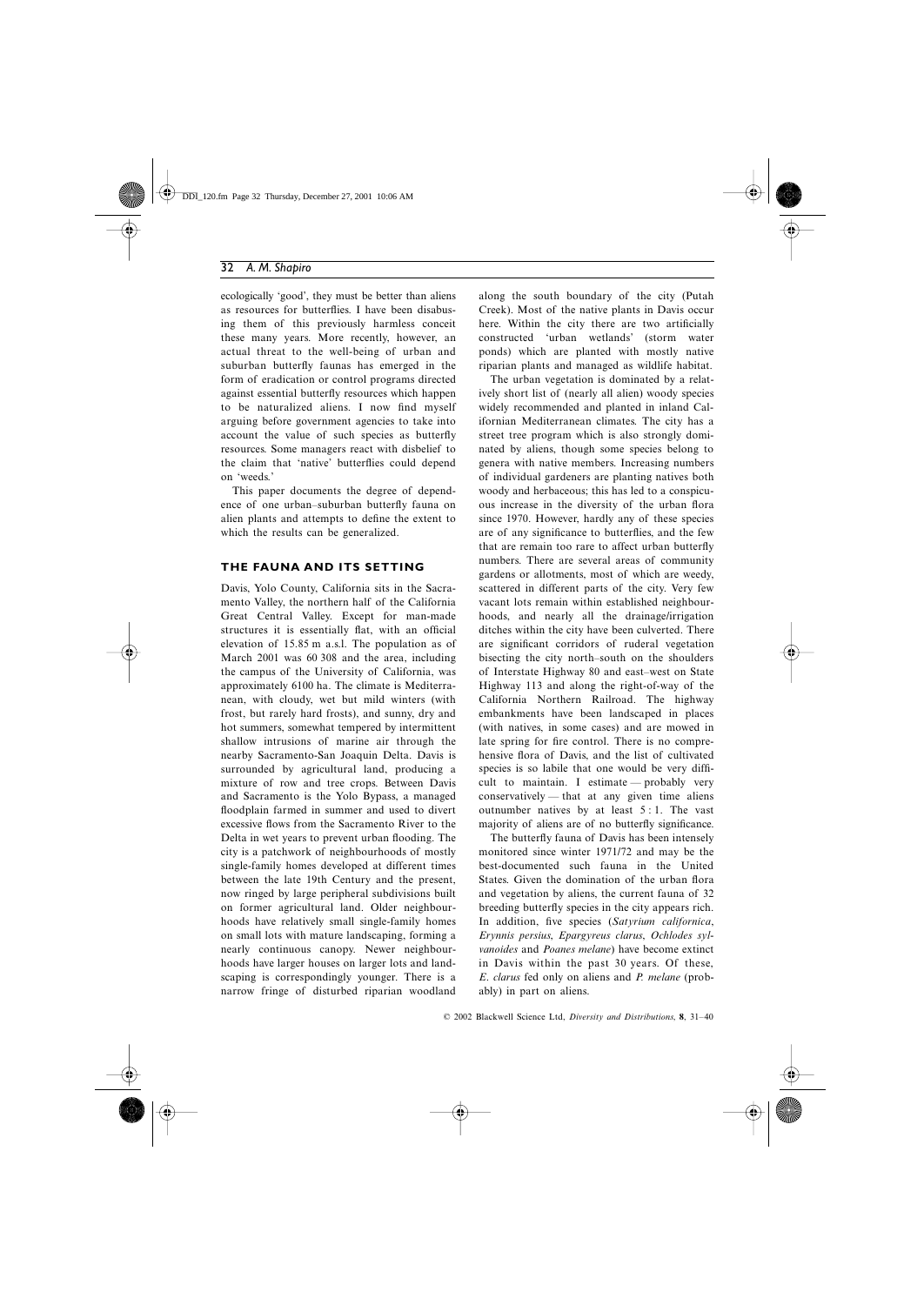The Appendix itemizes the extant fauna and its known host plants in the city. Two species which occur only in the 'urban wetlands' or in native riparian vegetation on Putah Creek (*Satyrium sylvinus* and *Limenitis lorquini*) and are not otherwise seen in the city are excluded. Approximately 15 other species have been seen at least once in the city; these include strays from the nearby Coast Range or Sierra Nevada foothills as well as long-distance migrants (e.g. from the deserts of south-eastern California). One species which has bred and been common in Davis (*Leptotes marina*) is excluded because it is a sporadic long-distance migrant apparently incapable of persisting. All the butterflies except *Pieris rapae* are presumed native, though there is some suggestion of range changes in the 20th century for several species.

Two riparian species, *Battus philenor* and *Atlides halesus*, are included because both are routinely seen in the city. The host plant of *B*. *philenor*, the native vine *Aristolochia californica*, occurs naturally in two sites but has been planted in part to encourage the butterfly, which does colonize it in gardens. The host of *A. halesus*, a mistletoe (*Phoradendron flavescens* var. *macrophyllum*), has spread to many cultivated trees and is abundant in older neighbourhoods.

## **DEPENDENCE ON ALIEN HOSTS**

Twenty-nine of the 32 butterflies known to breed in Davis do so at least in part on alien plants; 13 have no known native host plants in Davis; three more (*Strymon melinus*, *Everes comyntas* and *Plebeius acmon*) have obligate seasonal host successions due to the ephemeral phenologies of some host species, and must use at least one alien during the year; and only three (*B*. *philenor*, A. *halesus* and *Phyciodes campestris*) have no known alien hosts in Davis, though the mistletoe host of A. *halesus* often parasitizes alien trees. Overall, the Davis butterfly fauna is thus markedly dependent on aliens. This is true even though a higher proportion of natives than aliens in the flora is utilized (the ratio of alien to native host records in the Appendix is 3.7 : 1, vs. at least 5 : 1 in the overall flora).

Relatively few of these alien hosts are deliberately cultivated. These include the woody hosts of *Nymphalis antiopa*, *Papilio rutulus* and *Erynnis tristis*. Some of these (*Ulmus*, *Celtis*) are hosts elsewhere in the butterfly's range and were present in California in the Tertiary. Others are phylogenetically and/or chemically closely related to native hosts (alien *Fraxinus*, *Platanus* and *Prunus* all have native congeners which are hosts of *Papilio rutulus* elsewhere; *Ligustrum* and *Syringa*, like *Fraxinus*, are in the Oleaceae). Butterflies that breed frequently on cultivated herbaceous aliens in gardens include *Vanessa cardui*, *Pieris rapae*, *Strymon melinus* and *Papilio zelicaon*. All of these also have weedy alien hosts, which are more common and more frequently used. The common garden hollyhock (*Alcea rosea*) is the only cultivated alien used by butterflies in three families, but its use is only occasional as compared to the ubiquitous weedy *Malva*. *Vanessa cardui* and *Strymon melinus* are both mallow feeders, but are also the most polyphagous butterflies in North America (Tietz, 1972). The skippers *Hylephila phyleus* and *Atalopedes campestris* breed primarily in mowed lawns, and *H*. *phyleus* is almost entirely an urban insect in California. These two skippers are the most abundant butterflies in Davis from August through October. The list of alien hosts continues to grow as new weeds are naturalized locally. *Kickxia* was colonized almost immediately by *Junonia coenia* (Shapiro, 1978). The prostrate mallow *Modiola caroliniana* is used by *Pyrgus communis* in nearby communities but was first reported in Davis in 2001 and has not yet been colonized.

Urban growth has altered the distribution and abundance of butterflies in Davis. When Shapiro (1982) described butterfly gardening in northcentral Davis, it was still a productive activity. The culverting of nearby weedy drainage ditches drastically reduced butterfly numbers and diversity in the neighbourhood a few years later. The richest butterfly faunas in Davis are observed today in neighbourhoods near the community gardens, which are the major butterfly generators within the city. Two of the five species lost since 1970 were eradicated by habitat conversion at one site. The others are unexplained, though *Satyrium californica* was already extremely rare in the early 1970s and a subdivision was built around its host trees. One species, *Glaucopsyche lygdamus*, went extinct on its native host in the 1970s but resurfaced a few years later using introduced annual vetches, and has persisted to the present day. Two species (*Vanessa virginiensis*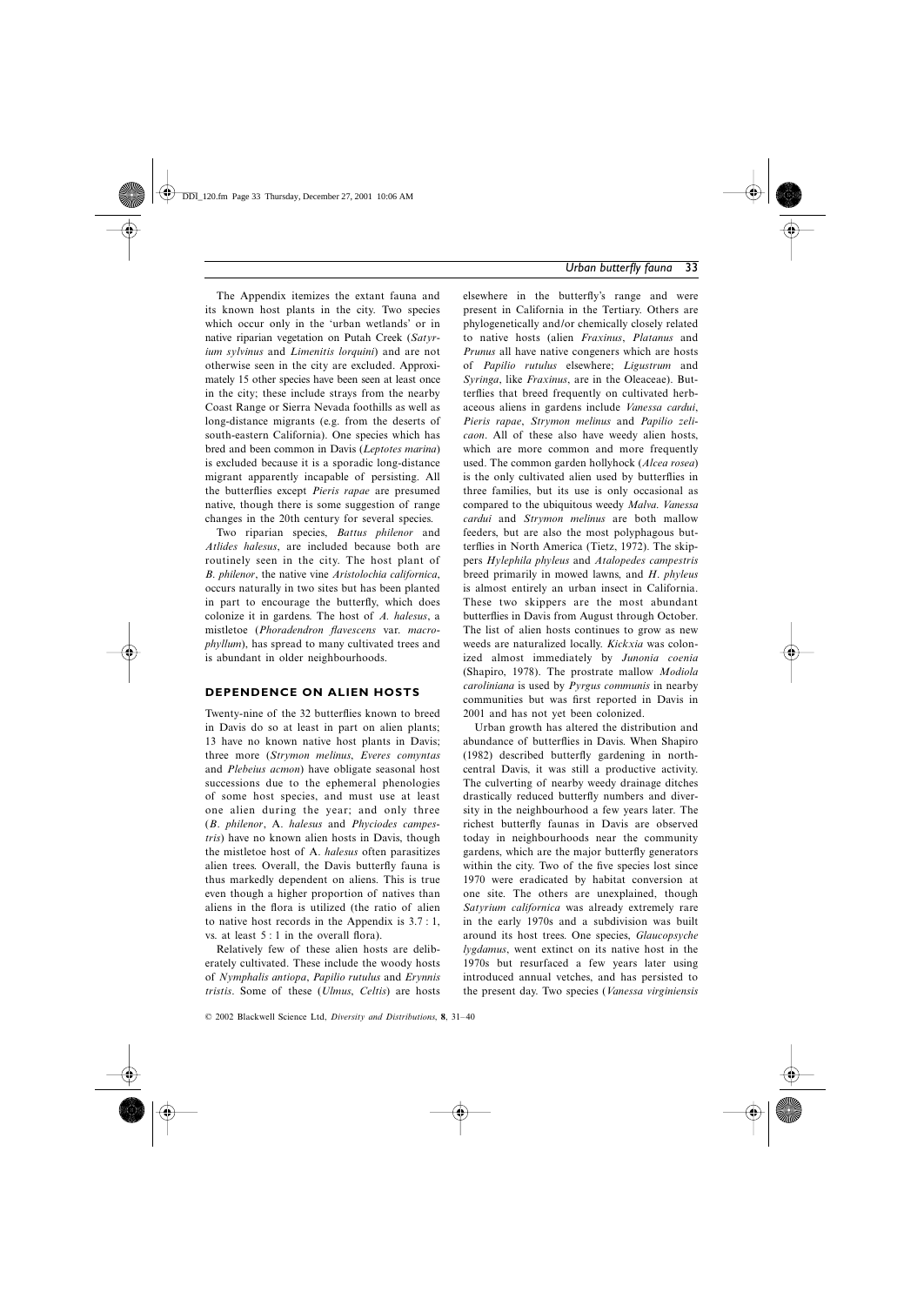and *Phyciodes campestris*) are not really permanent residents of Davis, but colonize often from nearby wildland populations. They rarely persist more than a couple of generations.

#### **THE SITUATION IN CONTEXT**

Any butterfly capable of breeding in urban or suburban environments obviously must have one or more host plants there. The prevalence of aliens in such places reflects deliberate introductions, accidental introductions, high degrees of disturbance, and in some cases ecophysiological discontinuities with the surrounding areas (e.g. those associated with irrigation). The last are especially telling in the California Central Valley.

The butterfly fauna of the Sacramento Valley was unstudied before the middle of the 20th Century; there are neither old records nor old specimens (Shapiro, 1974a). The composition of the pre-European fauna is thus unknowable. If we examine the extant fauna, it is strikingly different from the faunas of the nearby foothills (Shapiro, 1975). There were three types of vegetation in the pre-European Valley: riparian forest, 'tule marsh' (dominated by graminiforms but with a rich — mainly perennial — herbaceous flora), and bunchgrass and bunchgrass-oak savanna. Of these, only riparian forest has relatively intact, substantial remnants today; bunchgrass is nearly extirpated. The butterfly fauna of riparian forest, while less diverse than in the foothills, is continuous with that of the canyons that feed the major rivers. The riparian butterflies that feed on woody hosts are multivoltine in both the foothills and the Valley, except for the genus *Satyrium* which is always univoltine. The vast majority of nonriparian foothill butterflies are either univoltine or spring-bivoltine, which is a typical phenology in Mediterranean climates; reproduction occurs during the brief period in spring when weather conditions are favourable and soil moisture is still high. (A few undergo summer adult diapause, a strategy familiar in rainfall — seasonal tropics.) In summer most of the vegetation senesces or becomes dormant. In the Valley, however, nearly all of the butterflies feeding on herbaceous vegetation are multivoltine, producing a succession of broods from early spring to late fall. This is only possible in a Mediterranean climate if at least some host plants are dependent

on summer irrigation. These, however, are overwhelmingly alien taxa.

Were these butterfly species previously uni- or spring-bivoltine — multivoltinism only evolving in the past two centuries of human disturbance? It is probably significant that the butterflies in question are geographically widespread and are mostly multivoltine throughout their ranges. While the number of generations in multivoltine species may vary greatly, relatively few species display uni- and multivoltine ecotypes, and univoltinism is strikingly conservative in entire butterfly lineages. Except for *Papilio zelicaon*, none of these species has a univoltine ecotype in the foothills today, and several of them do not occur there at all. Shapiro (1980) argued that many multivoltines must undergo constant dispersal to colonize host plants in new sites. However, one can observe most of them maintaining stable populations on native host plants in montane-meadow habitats in California, where they regularly produce 2–3 broods per year. These hosts — or very close relatives formerly existed in the tule marshes, before they were drained and used for agriculture. They can still be found in small remnant marshes in the flood-control bypasses and in wildlife preserves and hunting clubs. Most of the extant urbansuburban multivoltine butterfly fauna probably has its roots in the marshes, which provided a unique opportunity for multivoltinism in a Mediterranean climate before irrigation. Many of these species occur in wetlands in the Great Basin as well, where summer rain favours multivoltinism.

The Malvaceous feeders, except *S*. *melinus*, can still be found feeding on native *Sidalcea* in meadows. This plant is nearly gone in the Central Valley. The thistle-feeder *Phyciodes mylitta*, now ubiquitous in waste ground, maintains apparently stable populations on montane meadows and bogs where it feeds on native *Cirsium*. Its lowland native marsh host, C. *hydrophilum*, is now reduced to a single population of a few hundred individuals in a protected marsh. The Anise Swallowtail, *Papilio zelicaon*, still breeds rarely on native Apiaceae (*Cicuta* and *Oenanthe*) in relict marshes, but otherwise is dependent on naturalized aliens: *Conium* is only usable from March to June and thereafter the only common host is *Foeniculum*, which becomes essential to the persistence of the species. (There is a low level of oviposition on cultivated Apiaceae, but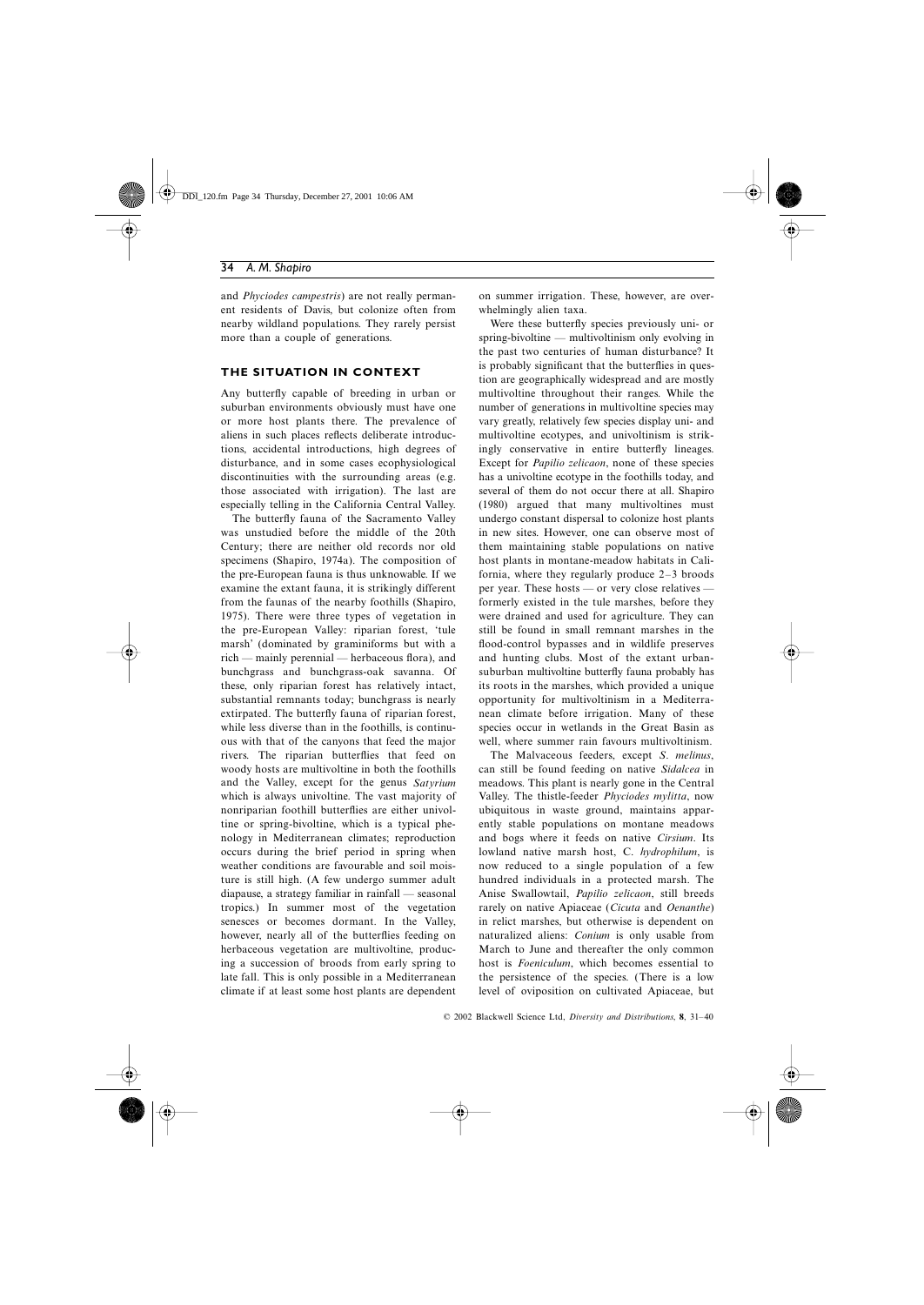these are not common enough to sustain a population in Davis.) *Foeniculum* is regarded as invasive and undesirable and is often a target of eradication campaigns (Bossard *et al*., 2000). In its absence, *P*. *zelicaon* — if it could persist at all would probably be restricted in the Valley to relict wetlands, much as the related *Papilio machaon britannicus* is endangered and restricted to relict fens in England (Dempster *et al.*, 1976). The complex mosaic of *P*. *zelicaon* ecotypes in California is described by Shapiro (1995); it is the one clear cut case of phenological ecotypes in close geographical proximity, but even here there is a strong hint that multivoltinism antedates European colonization in California.

In Mediterranean California, the urban–suburban butterfly fauna is sharply delimited from nearby faunas by its dependence on irrigation. In more humid climates this is not the case, nor have the autochthonous plant communities been so thoroughly devastated as in the Central Valley. Thus rural faunas are richer than urban ones, while in the Central Valley the reverse is true. This leads us to ask, is the Davis fauna exceptionally dependent on aliens? Fifteen of the 32 Davis butterflies are also urban species in the eastern United States (Shapiro, 1966, 1974b; Shapiro & Shapiro, 1973), and these make up about half the urban fauna there. They are apparently just as dependent on alien hosts in the Middle Atlantic states, even without the irrigation restriction. This is hardly surprising, though in the eastern United States two obscure, specialist skippers have 'exploded' on naturalized hosts, and in California the skipper *Poanes melane* has become an abundant urban insect near the coast, while remaining a riparian wildland specialist inland (Shapiro, 1979; Emmel & Emmel, 1973; Shapiro & Shapiro, 1973). Strikingly, Shapiro (1998) has shown that even in the southernmost butterfly fauna on earth, in far-southern Patagonia, native butterflies are breeding on aliens in urbanized settings.

#### **CONCLUSIONS**

For many native-plant ideologues, aliens are inherently 'bad.' For many people, butterflies are inherently 'good.' Leithauser (2001) writes:

The appeal of butterflies is so immediate, and so universal, that any attempt to 'explain' it can seem a little fatuous. Any child understands; they're spectacularly beautiful.

Urban and suburban dwellers seem to cherish butterflies even more than those who live in the country. But we are not going to restore native plant communities in urban contexts, and our urban butterflies are now deeply committed to a naturalized and cultivated alien flora. We cannot rid ourselves of the plants and keep our urban butterflies too. The costs of alien control in urban settings would be better spent buying any remaining habitat fragments containing native vegetation, and managing those. This would have a variety of beneficial effects, which at this late date might not extend to butterflies but certainly would not hurt them.

*Papilio zelicaon* vies with the Monarch, *Danaus plexippus*, as the butterfly most often reared for the education and edification of children in California. If its weedy host *Foeniculum* is eradicated from urban areas, as is contemplated for San Francisco, the butterfly will go away. Is this a price we are willing to pay?

It is time we built such considerations into the alien equation.

#### **ACKNOWLEDGMENTS**

Thanks to Sherri Graves, David Graves, Greg Kareofelas, Carol Witham, Marcel Rejmánek and to the many schoolteachers, parents, gardeners, nativeplant enthusiasts, and just plain enthusiasts who have informed my thinking on these issues for over 30 years. Chris Thomas and an anonymous referee made many thoughtful suggestions, not all of which I have followed. This paper is dedicated to the memory of June McCaskill, weed scientist extraordinaire, for whom no plant was too rank, too ugly, too aggressive or too alien to love.

#### **REFERENCES**

- Bossard, C.C., Randall, J.M. & Hoshovsky, M.C. (2000) *Invasive plants of California's wildlands*. University of California Press, Berkeley.
- Dempster, J.P., King, M.L. & Lakhani, K.H. (1976) The status of the swallowtail butterfly in Britain. *Ecological Entomology* **1**, 75–84.
- Emmel, T.C. & Emmel, J.F. (1973) *The butterflies of southern California*. Natural History Museum of Los Angeles County.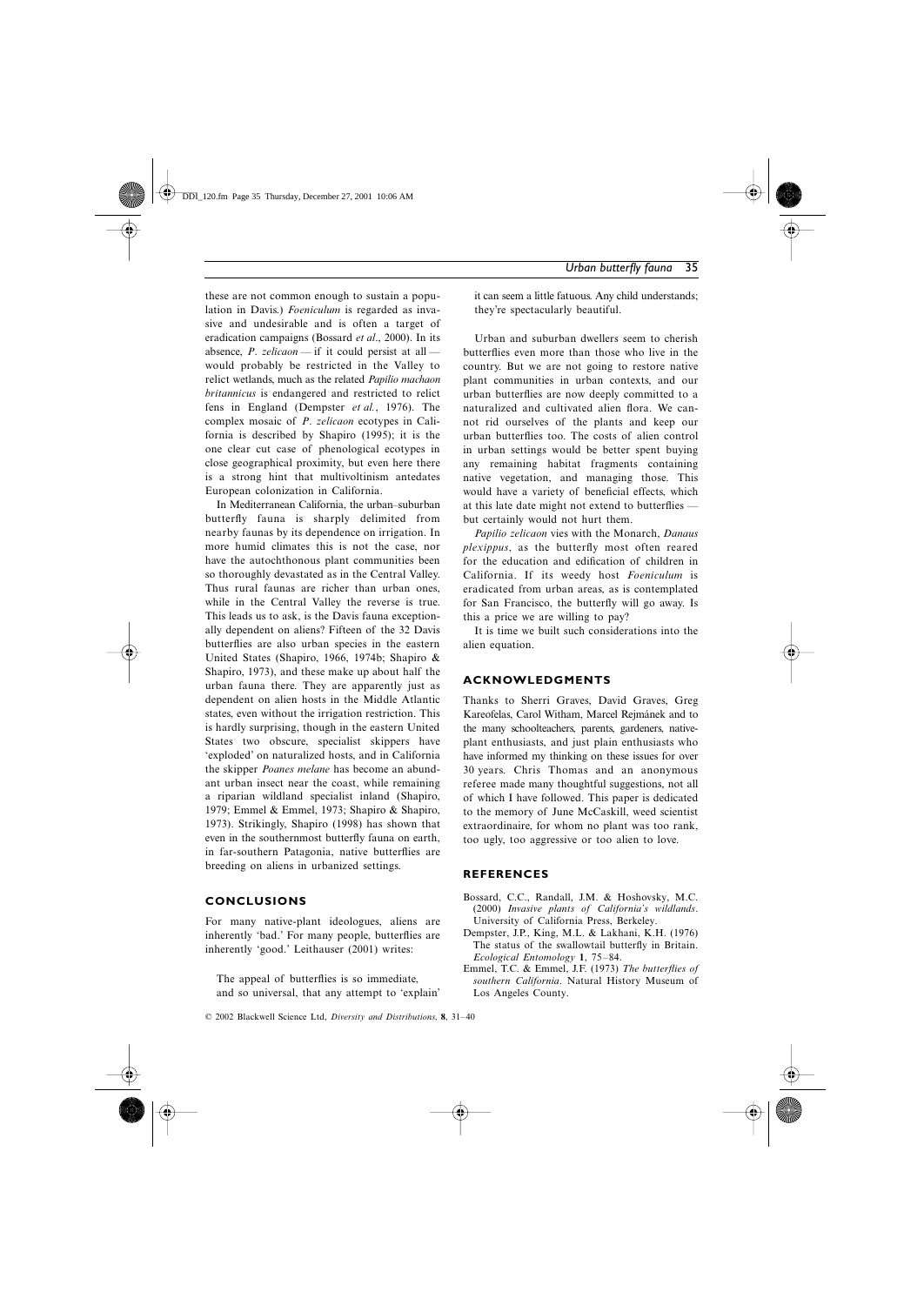- Enserink, M. (1999) Biological invaders sweep in. *Science* **285**, 1834–1836.
- Hickman, J. (ed.) (1993) *The Jepson manual: higher plants of California*. University of California Press, Berkeley.
- Leithauser, B. (2001) Frequent fliers. *New York Review of Books* **48**(11), 8–10.
- Munz, P.A. & Keck, D.D. (1973) *A California flora and supplement*. University of California Press, Berkeley.
- Shapiro, A.M. (1966) *Butterflies of the Delaware Valley*. American Entomological Society, Philadelphia, PA.
- Shapiro, A.M. (1974a) The butterfly fauna of the Sacramento Valley, California. *Journal of Research on the Lepidoptera* **13**, 73–82, 115–122, 137–148.
- Shapiro, A.M. (1974b) Butterflies and skippers of New York State. *Search (Agriculture)* **4**, 1–60.
- Shapiro, A.M. (1975) The temporal component of butterfly species diversity. *Ecology and evolution of communities* (ed. by M.L. Cody and J.M. Diamond), pp. 181–195. Harvard University Press, Cambridge, MA.
- Shapiro, A.M. (1978) A new weedy host for the Buckeye, *Precis coenia* (Nymphalidae). *Journal of the Lepidopterists' Society* **32**, 224.
- Shapiro, A.M. (1979) *Erynnis baptisiae* (Hesperiidae) on crown vetch (Leguminosae). *Journal of the Lepidoplerists' Society* **33**, 258.
- Shapiro, A.M. (1980) Mediterranean climate and butterfly migration: an overview of the California fauna. *Atalanta* **112**, 181–188.
- Shapiro, A.M. (1982) Within-range butterfly dispersal: an urban garden as a detector. *Atala* **8**, 46–49.
- Shapiro, A.M. (1995) From the mountains to the prairies. *Genecology and Ecogeographic Races* (ed. by A. Kruckeberg, R. Walker and A. Leviton), pp. 67– 99. Pacific Division, American Association for the Advancement of Science, San Francisco, CA.
- Shapiro, A.M. (1998) Impactos antropogénicos sobre la fauna de mariposas (Lepidóptera: Rhopalócera) de Patagonia Austral y Tierra del Fuego. *Anales del Instituto de la Patagonia (Punta Arenas)* **25**, 117–126.
- Shapiro, A.M. & A.R.Shapiro (1973) The ecological associations of the butterflies of Staten Island (Richmond County, New York). *Journal of Research on the Lepidoptera* **12**, 65–128.
- Sunset (1996) *Western garden book*. Sunset Publishing, Menlo Park, CA.
- Tietz, H.M. (1972) *An index to the described life histories, early stages and hosts of the Macrolepidoptera of the continental United States and Canada*. Allyn Museum of Entomology, Sarasota, FL.
- Whitson, T.D. (ed.) (1996) *Weeds of the West*. University of Wyoming, Jackson, WY.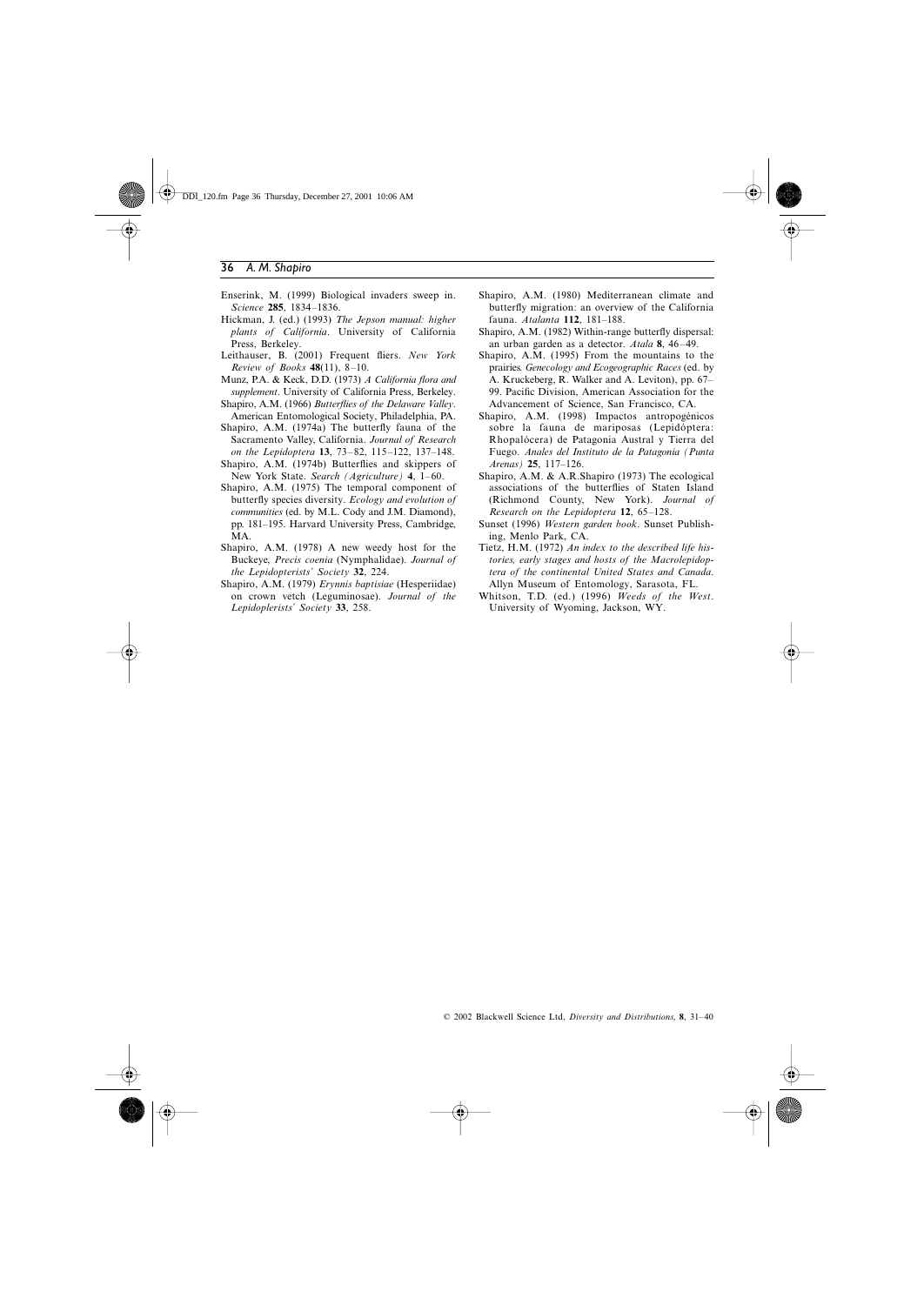**Appendix** The Davis, California, butterfly fauna and its recorded host plants 1971–2001. Butterfly taxonomy from Shapiro (1974a and 1996); plants from Munz & Keck (1973) and \*§§Hickman (1993); cultivated plants from Sunset (1996).

| Butterfly                                   | Host*                                              | Host Category:† |             |           |             |    |  |  |
|---------------------------------------------|----------------------------------------------------|-----------------|-------------|-----------|-------------|----|--|--|
|                                             |                                                    | NN              | NW.         | <b>CN</b> | <b>CE</b>   | NE |  |  |
| Monarch, Danaus plexippus                   | Asclepias fascicularis                             | X               |             |           |             |    |  |  |
|                                             | Asclepias speciosa                                 | $\mathbf X$     |             |           |             |    |  |  |
|                                             | Asclepias curassavica                              |                 |             |           | X           |    |  |  |
| Mourning Cloak, Nymphalis antiopa           | Celtis australis                                   |                 |             |           | X           |    |  |  |
|                                             | Celtis occidentalis                                |                 |             |           | X           |    |  |  |
|                                             | Celtis sinensis                                    |                 |             |           | X           |    |  |  |
|                                             | Ulmus americana                                    |                 |             |           | X           |    |  |  |
|                                             | Salix babylonica                                   |                 |             |           | X           |    |  |  |
| West Coast Lady, Vanessa annabella          | Malva nicaeensis                                   |                 |             |           |             | X  |  |  |
|                                             | Malva parviflora                                   |                 |             |           |             | X  |  |  |
|                                             | Malva neglecta                                     |                 |             |           |             | X  |  |  |
|                                             | Malva mauritiana                                   |                 |             |           | X           |    |  |  |
|                                             | Alcea rosea                                        |                 |             |           | X           |    |  |  |
|                                             | Malvella leprosa $(= Sida hederacea)$              |                 | X           |           |             |    |  |  |
| Red Admiral, Vanessa atalanta               | Soleirolia soleirolii                              |                 |             |           | X           |    |  |  |
|                                             | Pilea microphylla                                  |                 |             |           | X           |    |  |  |
|                                             | Pilea involucrata                                  |                 |             |           | X           |    |  |  |
|                                             | Pilea depressa                                     |                 |             |           | $\mathbf X$ |    |  |  |
| Painted Lady, Vanessa cardui                | Malva nicaeensis                                   |                 |             |           |             | X  |  |  |
|                                             | Malva parviflora                                   |                 |             |           |             | X  |  |  |
|                                             | Malva neglecta                                     |                 |             |           |             | X  |  |  |
|                                             | Alcea rosea                                        |                 |             |           | X           |    |  |  |
|                                             | Malvella leprosa (= Sida hederacea)                |                 | X           |           |             |    |  |  |
|                                             | Plantago lanceolata                                |                 |             |           |             | X  |  |  |
|                                             | Helianthus annuus                                  |                 |             |           | $\mathbf X$ | X  |  |  |
|                                             | Xanthium strumarium                                |                 | X           |           |             |    |  |  |
|                                             | Carduus pycnocephalus                              |                 |             |           |             | X  |  |  |
|                                             | Centaurea solstitialis                             |                 |             |           |             | X  |  |  |
|                                             | Cirsium vulgare                                    |                 |             |           |             | X  |  |  |
|                                             | Silybum marianum                                   |                 |             |           |             | X  |  |  |
|                                             | Lupinus succulentus                                |                 | X           |           |             |    |  |  |
|                                             | Lippia (= Phyla) nodiflora‡                        |                 | X           | X         |             |    |  |  |
|                                             | Symphytum officinale                               |                 |             |           | X           |    |  |  |
|                                             | Borago officinale                                  |                 |             |           | X           |    |  |  |
|                                             | Amsinckia 'intermedia'                             |                 | X           |           |             |    |  |  |
| West Virginia Lady,<br>Vanessa virginiensis | Gnaphalium chilense                                |                 | X           |           |             |    |  |  |
|                                             | Gazania uniflora                                   |                 |             |           | X           |    |  |  |
| Buckeye, Junonia coenia                     | Lippia (= Phyla) nodiflora‡<br>Plantago lanceolata |                 | X           | X         |             | X  |  |  |
|                                             | Plantago major                                     |                 |             |           |             | X  |  |  |
|                                             | Kickxia spuria                                     |                 |             |           |             | X  |  |  |
|                                             | Kickxia elatine                                    |                 |             |           |             | X  |  |  |
| Mylitta Crescent, Phyciodes mylitta         | Carduus pycnocephalus                              |                 |             |           |             | X  |  |  |
|                                             | Cirsium vulgare                                    |                 |             |           |             | X  |  |  |
|                                             | Silybum marianum                                   |                 |             |           |             | X  |  |  |
| Field Crescent, Phyciodes campestris        | Aster chilensis                                    | X               |             | X         |             |    |  |  |
| Gray Hairstreak, Strymon melinus            | Eremocarpus setigerus                              |                 | $\mathbf X$ |           |             |    |  |  |

© 2002 Blackwell Science Ltd, *Diversity and Distributions*, **8**, 31–40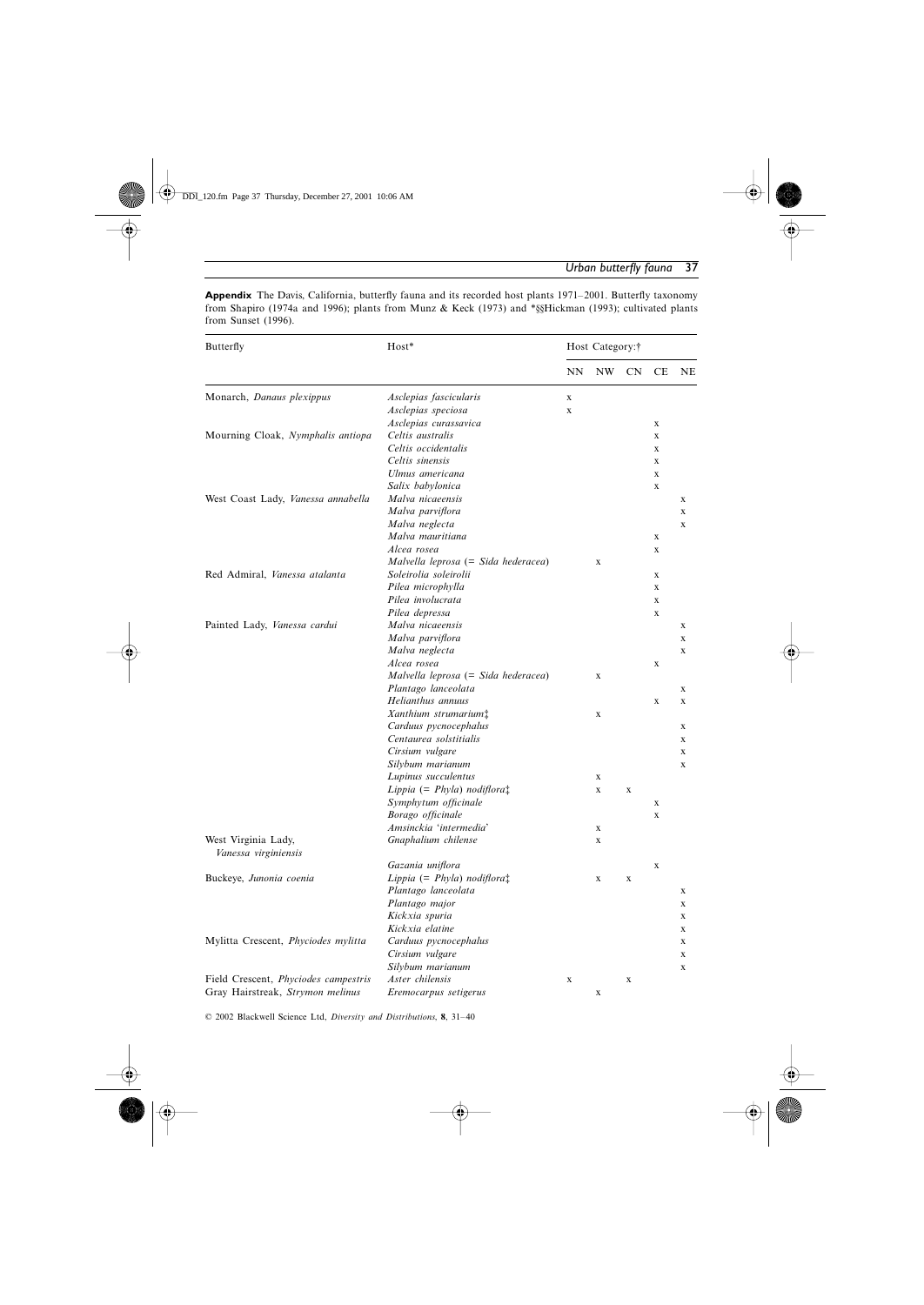## 38 *A. M. Shapiro*

#### **Appendix** *continued*.

| Butterfly                            | Host*                                      | Host Category:† |             |     |             |                  |
|--------------------------------------|--------------------------------------------|-----------------|-------------|-----|-------------|------------------|
|                                      |                                            | NN              | NW          | CN. | СE          | NE               |
|                                      | Medicago sativa                            |                 |             |     | $\mathbf X$ | X                |
|                                      | Lotus purshianus                           |                 | X           |     |             |                  |
|                                      | Lotus corniculatus                         |                 |             |     | $\mathbf X$ | X                |
|                                      | Trifolium repens                           |                 |             |     | $\mathbf X$ |                  |
|                                      | Melilotus alba                             |                 |             |     |             | X                |
|                                      | Malva nicaeensis                           |                 |             |     |             | X                |
|                                      | Malva parviflora                           |                 |             |     |             | X                |
|                                      | Malva neglecta                             |                 |             |     |             | X                |
|                                      | Alcea rosea                                |                 |             |     | $\mathbf X$ |                  |
|                                      | Malvella leprosa (= Sida hederacea)        |                 | X           |     |             |                  |
|                                      | Callistemon sp. (0)                        |                 |             |     | X           |                  |
| Great Purple Hairstreak,             | Phoradendron flavescens                    |                 | $\mathbf X$ |     |             |                  |
| Atlides halesus                      | var. macrophyllum                          |                 |             |     |             |                  |
| Purplish Copper, Lycaena helloides   | Rumex crispus                              |                 |             |     |             | X                |
|                                      | Polygonum arenastruml                      |                 |             |     |             | X                |
|                                      | aviculare complex                          |                 |             |     |             |                  |
|                                      | Polygonum persicaria                       |                 |             |     |             | X                |
| Great Copper, Lycaena xanthoides     | Rumex crispus                              |                 |             |     |             | X                |
| Acmon Blue, Plebeius acmon           | Lotus purshianus                           |                 | X           |     |             |                  |
|                                      | Melilotus alba                             |                 |             |     |             | X                |
|                                      | Polygonum arenastruml<br>aviculare complex |                 |             |     |             | X                |
| Eastern Tailed Blue, Everes comyntas | Vicia benghalensis                         |                 |             |     |             |                  |
|                                      | Vicia villosa                              |                 |             |     |             | X<br>$\mathbf X$ |
|                                      | Lathyrus jepsonii ssp. californicus        | X               |             |     |             |                  |
|                                      | Lotus purshianus                           |                 | X           |     |             |                  |
|                                      | Lotus corniculatus                         |                 |             |     | $\mathbf X$ | X                |
| Pygmy Blue, Brephidium exile         | Atriplex semibaccata                       |                 |             |     |             | X                |
|                                      | Salsola ibericaltragus complex             |                 |             |     |             | X                |
| Silvery Blue, Glaucopsyche lygdamus  | Vicia benghalensis                         |                 |             |     |             | X                |
|                                      | Vicia villosa                              |                 |             |     |             | X                |
|                                      | Lathyrus jepsonii ssp. californicus        | $\mathbf X$     |             |     |             |                  |
| Orange Sulphur, Colias eurytheme     | Medicago sativa                            |                 |             |     | $\mathbf X$ | X                |
|                                      | Melilotus alba                             |                 |             |     |             | X                |
|                                      |                                            |                 |             |     |             |                  |
|                                      | Trifolium repens                           |                 |             |     | $\mathbf X$ |                  |
|                                      | Vicia benghalensis<br>Vicia villosa        |                 |             |     |             | X                |
|                                      | Lathyrus jepsonii ssp. californicus        |                 |             |     |             | X                |
|                                      | Lotus purshianus                           | X               |             |     |             |                  |
|                                      | Lotus corniculatus                         |                 | X           |     |             |                  |
|                                      | Lupinus succulentus                        |                 | x           |     | $\mathbf X$ | X                |
| Cabbage White, Pieris rapae          | Lepidium latifolium                        |                 |             |     |             | X                |
|                                      | Cardaria draba                             |                 |             |     |             | X                |
|                                      | Alyssum species                            |                 |             |     | $\mathbf X$ |                  |
|                                      | Brassica nigra                             |                 |             |     |             | X                |
|                                      | Brassica kaber (= Sinapis arvensis)        |                 |             |     |             | X                |
|                                      | Brassica rapa                              |                 |             |     | $\mathbf X$ | X                |
|                                      |                                            |                 |             |     |             |                  |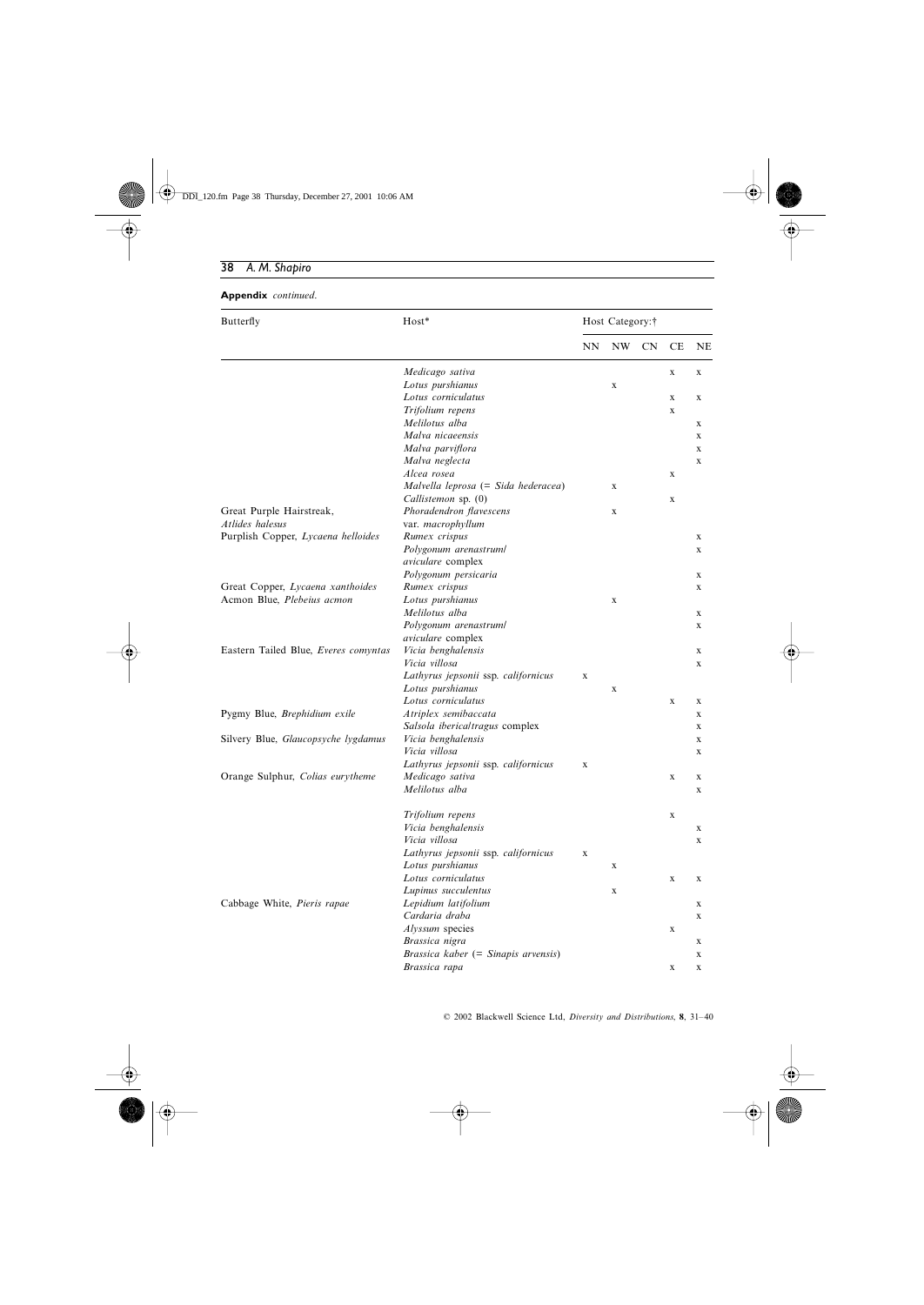**Appendix** *continued*.

| Butterfly                                     | Host*                                 | Host Category:† |             |             |             |             |
|-----------------------------------------------|---------------------------------------|-----------------|-------------|-------------|-------------|-------------|
|                                               |                                       | NN              | NW          | <b>CN</b>   | CE          | <b>NE</b>   |
|                                               | Brassica oleracea                     |                 |             |             | $\mathbf X$ |             |
|                                               | Hirschfeldia incana                   |                 |             |             |             | X           |
|                                               | (= Brassica geniculata)               |                 |             |             |             |             |
|                                               | Sisymbrium officinale var. leiocarpum |                 |             |             |             | $\mathbf X$ |
|                                               | Raphanus sativus                      |                 |             |             |             | $\mathbf X$ |
|                                               | Tropaeolum majus                      |                 |             |             | $\mathbf x$ |             |
|                                               | Isomeris arborea§                     |                 |             | $\mathbf X$ |             |             |
| Checkered White, Pontia protodice             | Lepidium latifolium                   |                 |             |             |             | X           |
|                                               | Cardaria draba                        |                 |             |             |             | X           |
|                                               | Brassica nigra                        |                 |             |             |             | $\mathbf X$ |
|                                               | Hirschfeldia incana                   |                 |             |             |             | $\mathbf X$ |
|                                               | (= Brassica geniculata)               |                 |             |             |             |             |
|                                               | Raphanus sativus                      |                 |             |             |             | X           |
| Large Marble, <i>Euchloe ausonides</i>        | Brassica nigra                        |                 |             |             |             | $\mathbf x$ |
|                                               | Raphanus sativus                      |                 |             |             |             | $\mathbf x$ |
| Western Tiger Swallowtail,<br>Papilio rutulus | Platanus orientalis                   |                 |             |             | X           |             |
|                                               | Platanus occidentalis                 |                 |             |             | $\mathbf X$ |             |
|                                               | Platanus racemosa                     |                 |             | $\mathbf X$ |             |             |
|                                               | Fraxinus velutina                     |                 |             |             | $\mathbf X$ |             |
|                                               | Ligustrum japonicum                   |                 |             |             | $\mathbf X$ |             |
|                                               | Ligustrum lucidum                     |                 |             |             | $\mathbf X$ |             |
|                                               | Syringa vulgaris                      |                 |             |             | $\mathbf X$ |             |
|                                               | Prunus amygdalus                      |                 |             |             | $\mathbf X$ | X           |
| Anise Swallowtail, Papilio zelicaon           | Foeniculum vulgare                    |                 |             |             |             | $\mathbf X$ |
|                                               | Conium maculatum                      |                 |             |             |             | $\mathbf X$ |
|                                               | Daucus carota                         |                 |             |             | $\mathbf X$ |             |
|                                               | Apium graveolens                      |                 |             |             | $\mathbf x$ |             |
|                                               | Anethum graveolens                    |                 |             |             | $\mathbf X$ |             |
|                                               | Petroselinum crispum                  |                 |             |             | $\mathbf X$ |             |
|                                               | Ammi majus (0)                        |                 |             |             |             | X           |
|                                               | Ammi visnaga (0)                      |                 |             |             |             | $\mathbf X$ |
| Pipevine Swallowtail, Battus philenor         | Aristolochia californica              | $\mathbf X$     |             | $\mathbf X$ |             |             |
| Sad Duskywing, Erynnis tristis                | Quercus lobata                        | $\mathbf x$     |             | $\mathbf X$ |             |             |
|                                               | Quercus suber                         |                 |             |             | $\mathbf x$ |             |
| Sooty Wing, <i>Pholisora catullus</i>         | Celosia cristata                      |                 |             |             | $\mathbf x$ |             |
|                                               | Celosia argentea                      |                 |             |             | $\mathbf X$ |             |
|                                               | Amaranthus albus                      |                 |             |             |             | X           |
|                                               | Amaranthus blitoides                  |                 |             |             |             | $\mathbf X$ |
|                                               | Amaranthus retroflexus                |                 |             |             |             | X           |
|                                               | Amaranthus powellii                   |                 |             |             |             | $\mathbf X$ |
|                                               | Amaranthus hybridus                   |                 |             |             |             | $\mathbf X$ |
| Least Checkered Skipper,<br>Pyrgus scriptura  | Malvella leprosa (= Sida hederacea)   |                 | $\mathbf X$ |             |             |             |
| Common Checkered Skipper,                     | Malva nicaeensis                      |                 |             |             |             | X           |
| Pyrgus communis                               | Malva parviflora                      |                 |             |             |             | $\mathbf X$ |
|                                               | Malva neglecta                        |                 |             |             |             | $\mathbf X$ |
|                                               | Alcea rosea                           |                 |             |             | $\mathbf X$ |             |